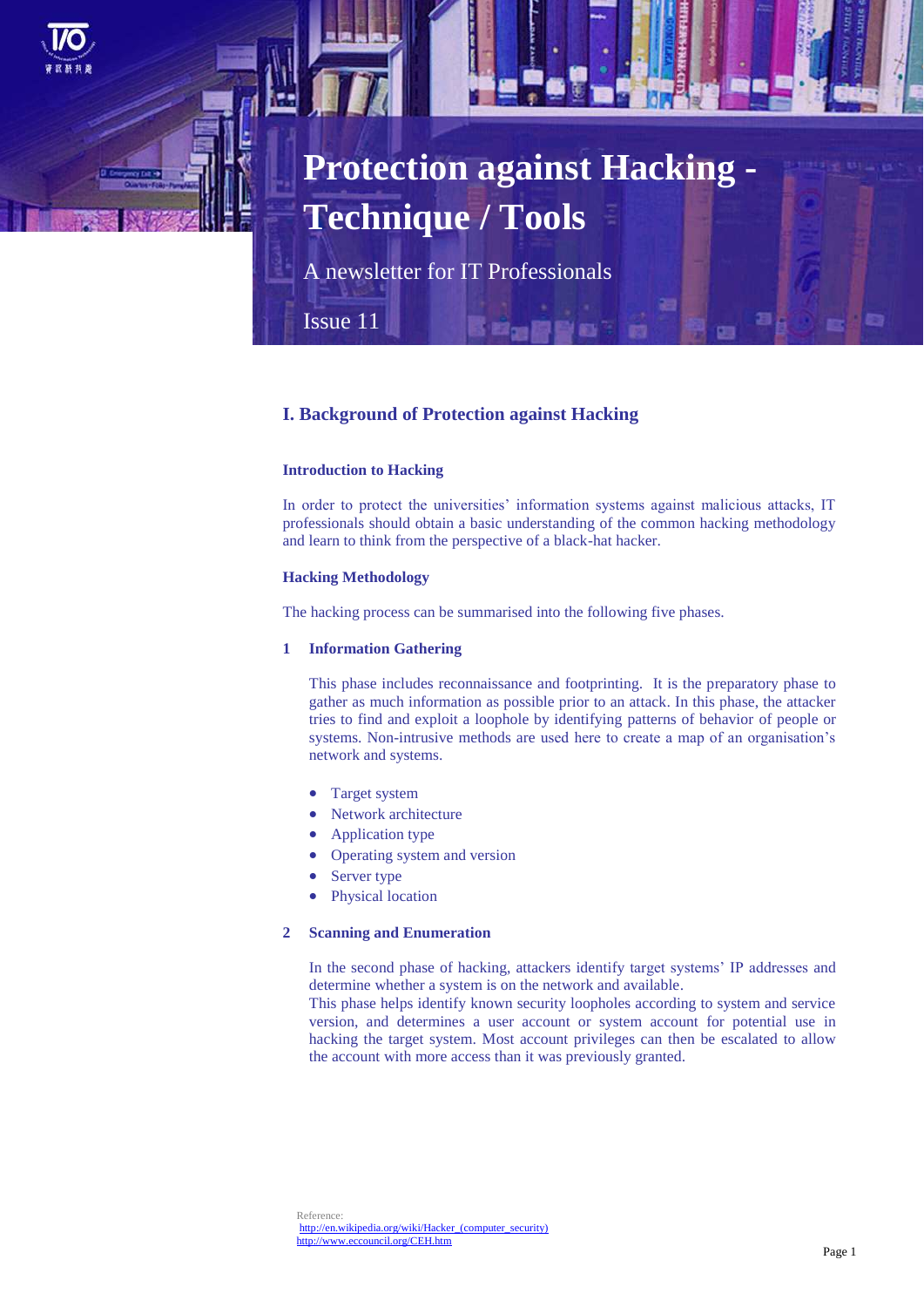

# **I. Background of Hacking Protection (cont'd)**

# **3 Gaining Access**

In this phase, hackers exploit vulnerabilities exposed during the reconnaissance and scanning phase. They might gain access through different paths such as direct access to a personal computer, the local area network (LAN), or the Internet. Common examples of vulnerabilities include stack-based buffer overflows, denial of service and session hijacking, of which the main objective is to gain the ownership of the system. Once a system has been hacked, the hacker possesses the control and can use that system as they wish.

# **4 Maintaining Access**

Hackers keep the access for future exploitation and attacks after gaining access. They may even harden the system and secure their exclusive access with backdoors, rootkits, and trojans to prevent other hackers. Once the hacker owns the system, they can use it as a base to launch additional attacks, in which the compromised system is also known as zombies.

# **5 Covering Tracks**

After all attacks, hackers would remove all traces of the attack, such as log files or intrusion detection system (IDS) alarms to protect themselves. Examples of activities during this phase of the attack include steganography, using a tunneling protocol and altering log files. The purpose is to avoid detection by security personnel to continue using the compromised system and remove evidence of hacking to avoid legal action.

# **Hacking Protection Techniques**

In response to various hacking activities, the following are some recommended protection techniques that a university should use to lower the risk of exploitation by the black-hat hackers.

# **Security Infrastructure**

One of the most common infrastructures for enforcing information security is the firewall, which aims at restricting the access of inbound and outbound traffic through configuration of rule sets.

Stringent controls on physical access to the servers of a University system are not enough to protect the system itself. A lot of hacker's attacks come remotely from an external or internal network. Therefore a secure infrastructure is essential to lower the risk of remote attacks and better protect the University system.

# **Intrusion Detection System**

Intrusion Detection System (IDS) protects a network by collecting information from a variety of systems and network sources, and then analysing the information for possible security problems. It provides real-time monitoring and analysis of user and system activity.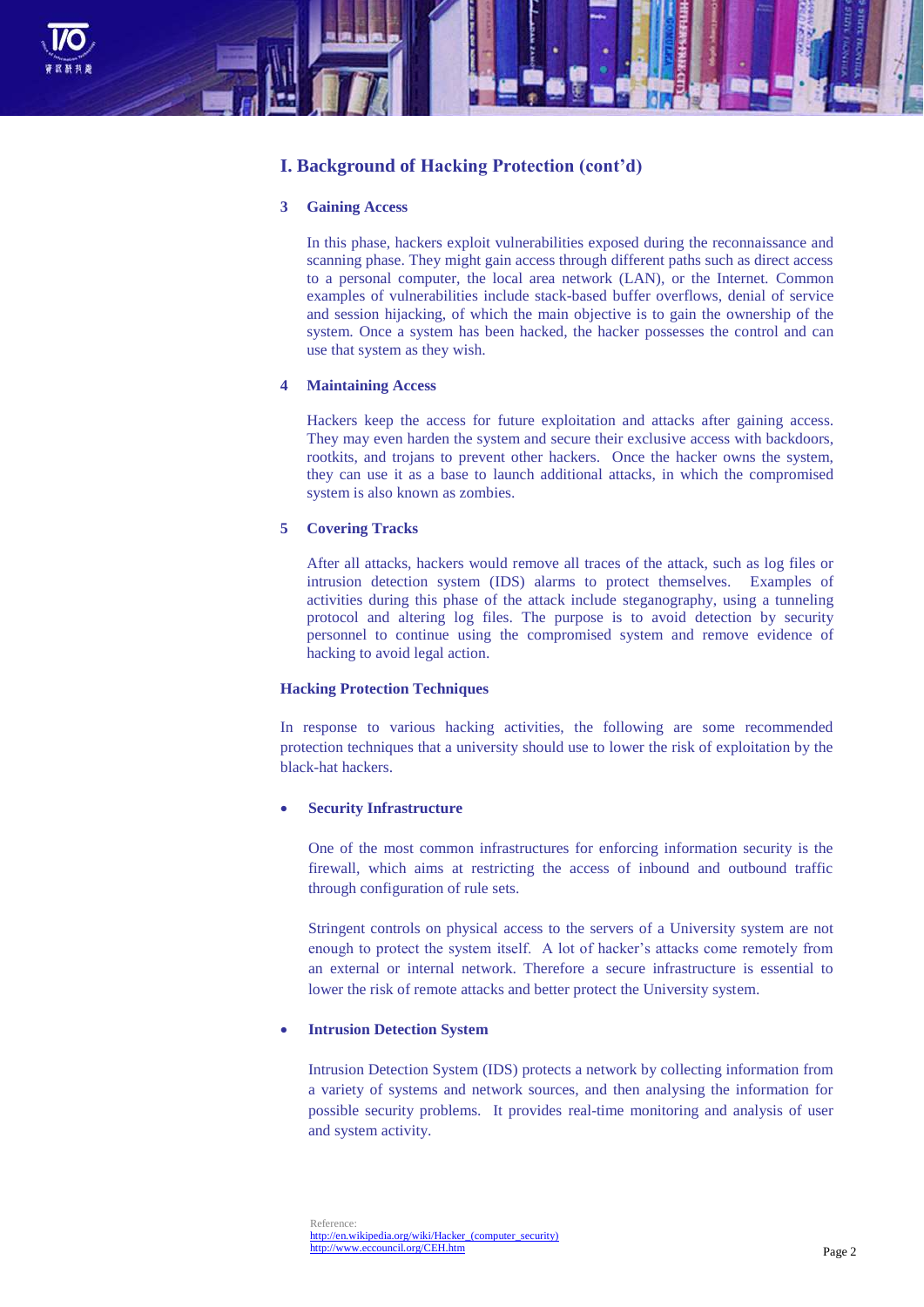

# **I. Background of Hacking Protection (cont'd)**

In general, there are two types of IDS, namely Network Intrusion Detection System (NIDS) and Host Intrusion Detection System (HIDS). Network Intrusion Detection System (NIDS) monitors multiple hosts by examining network traffic at the network boundaries. Host Intrusion Detection System (HIDS) can monitor one host by analysing application logs, file system modifications such as password file and access control lists. Here are some common examples of the functionalities of IDS:

- Auditing of system configurations and vulnerabilities
- Assessing the integrity of critical system and data files
- Statistical analysis of activity patterns based on the matching of known attacks
- Abnormal activity analysis
- Operating system audit

# **Code Review**

For any self-developed applications such as web applications, an independent code review on the programs should be conducted separately from the application development in order to ensure no security flaw is revealed from the codes which are visible to the public, and correct error handling and input validation have been implemented in the code.

# **Security Patches**

Many service providers, including software vendors and operating system providers, offer security patches when vulnerabilities of the software or the operating system were found. The installation of up-to-date security patches is very crucial since these vulnerabilities are usually well-known to the public, including the black-hat attackers.

# **Do Universities Need Hacking Protection?**

Universities definitely need advanced protection against attacks, because they have a large pool of valuable data in their internal network. For instances, the research material and references of each faculty which contribute to the intellectual properties of the universities; the personal data being used in research and education; and sensitive information related to third party contractors.

Benefits that universities can obtain from appropriate hacking protection techniques include the following:

- Prevent leakage of sensitive data via hacking attacks
- Reduce cost of investigation and reputation damage / monetary loss
- Facilitate early risk detection and mitigation
- Increase trust from the senior management, staff , students, third party contractors and the public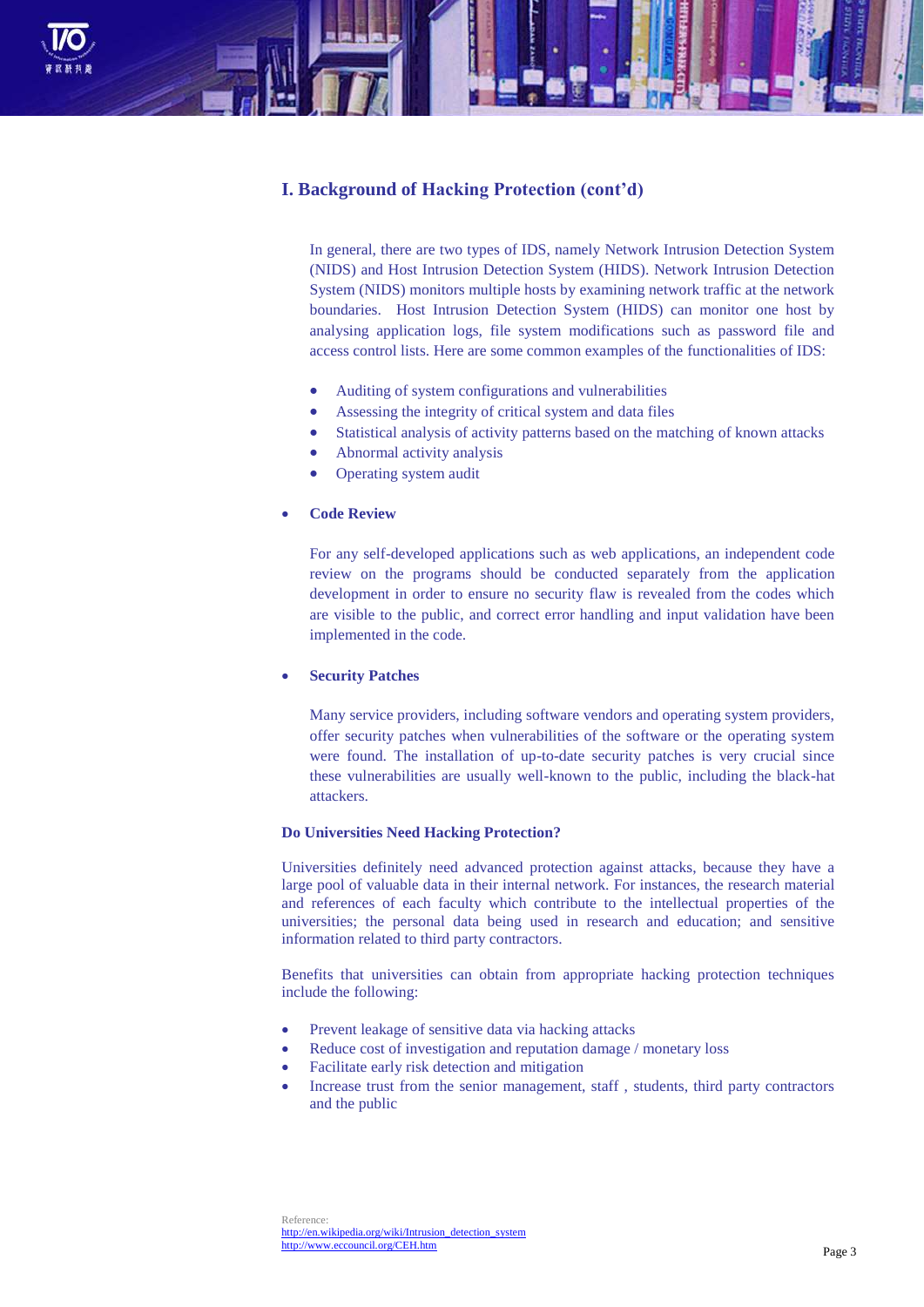

# **II. Risks of Hacking Protection in Universities**

There are a number of risks universities should pay attention to when considering or implementing different hacking protection methodologies.

# **1 Excessive Reporting and False Positives**

An improperly configured Intrusion Detection System (IDS) may generate significant number of false positives that overwhelm universities' IT security resources and obscure valid hits. Over-monitoring of data volume or keywords / data patterns can easily exhaust limited resources and result in delay or even interruption to service provision.

# **2 Improperly Configured Security Infrastructure**

When a security infrastructure is not able to handle the amount of network traffic, due to either insufficient consideration of traffic volume during the design stage or increased network traffic over time, some network packets may be missed or dropped, allowing certain data to pass uninspected. It may render hacking protection ineffective when unauthorised transmission of sensitive data to external parties is ignored.

# **3 Conflicts with System Performance and Operations**

Hacking protections, especially intrusion detection systems, can cause compatibility issues when conflicting with other systems and software. For example, some application software cannot run properly on encrypted hard drive. Applications errors or performance degradation are two common results of such conflicts. In worst case, the compatibility issues may cause the abnormal termination of other security controls and expose universities' information system to even great risks.

# **4 Over Protection against Hacking**

Universities must pay extra attention to strike a balance between risk of exploitation and operational level. Otherwise, inadequately tuned security infrastructure may cause disruption of universities' operation, waste of staff or students' time, damage to relationship with external parties such as contractors and the public. E.g. blocking employees sending sensitive data to authorised external parties; disrupting normal email services used by universities.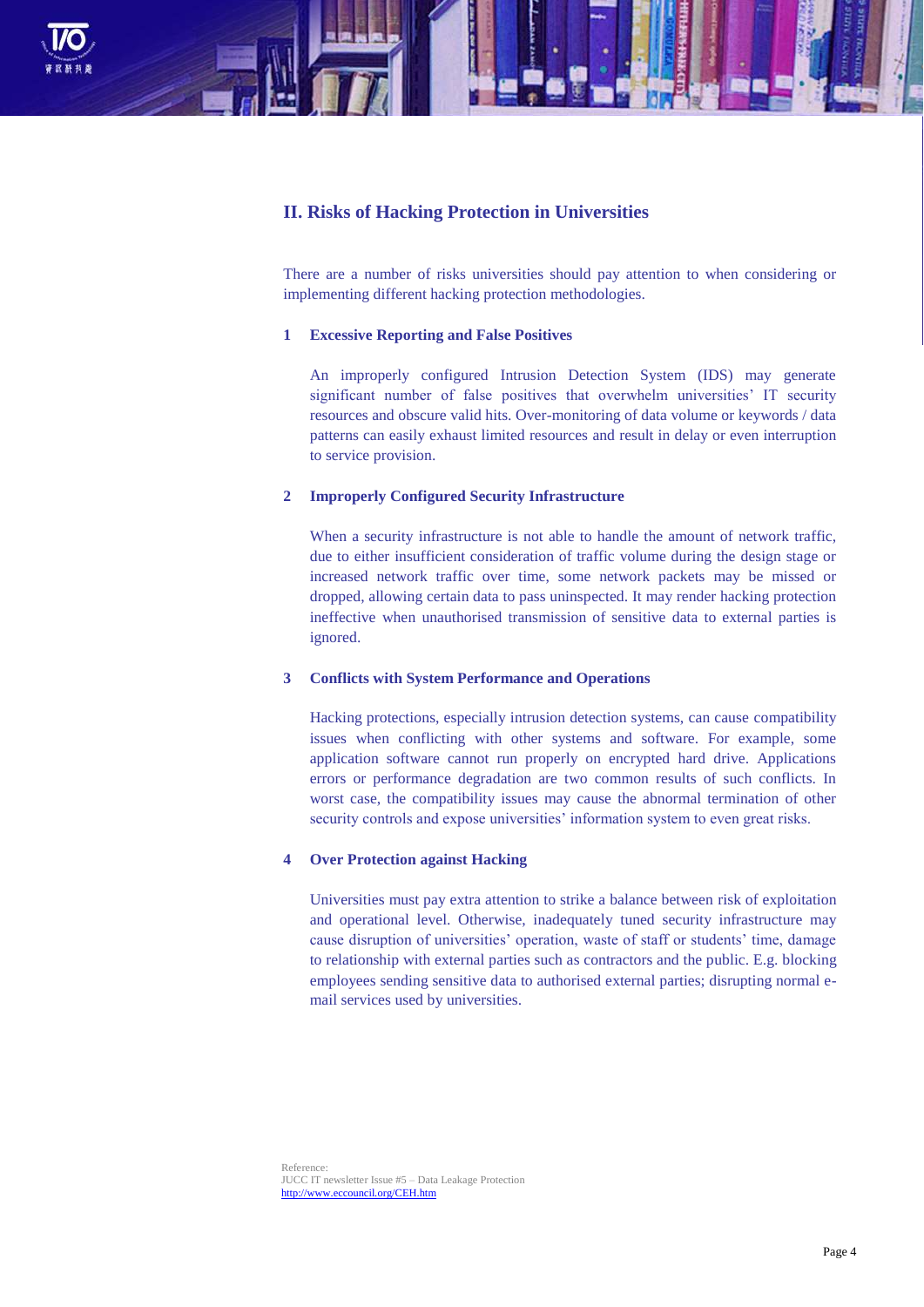

# **III. Vulnerabilities of Hacking Protection**

## **Common Types of Attacks**

## **Vulnerability scanning**

Hacker may initiate vulnerability scanning on target organisation's network to proactively identify the vulnerabilities of computer systems on a network. Hacker may obtain the operating system and version number, including service packs that may be installed, and identifies weaknesses or vulnerabilities in the operating system, on which certain hacking protection technologies are deployed.

# **Password cracking**

Hacker may attempt to get password of an authorised user to gain access to the system with the username and password with authentication, which may render the hacking protections ineffective.

# **Trojans and backdoors**

Trojans may sometimes be hidden in a software package of another program. Victims download the software package and install trojans onto their computer without notice. Once installed, trojans can run malicious programs on victim's computer, such as running commands remotely, intercepting keystrokes and so on. Backdoors created by Trojans also give hackers subsequent access to victims' computers.

## **Viruses and worms**

The malicious codes from the hacker can be spread to victim's computer by a carrier programs, either via the form of viruses or worms. A virus code is infected on another normal program to spread itself. A worm is able to self-replicate and move from an infected computer to another victim's computer through network connection. If the hacking protection mechanisms are infected by viruses and worms, their abilities to defend against malicious attacks can be seriously impaired.

# **Recent Incident**

# **HKEx Website Hacked**

Trading in Hong Kong was disrupted on 10 August 2011 by a hacking incident on the Hong Kong Exchange website.

Shares of eight-listed companies were suspended from trade, including those of bourse operator Hong Kong Exchanges and Clearing, flag-carrier Cathay Pacific and banking giant HSBC.

Hong Kong Exchanges & Clearing CEO Charles Li said: "Our current assessment (is) that this is the result of a malicious attack by outside hacking.

#### See the article:

[\(http://www.channelnewsasia.com/stories/marketnews/view/1146230/1/.html\)](http://www.channelnewsasia.com/stories/marketnews/view/1146230/1/.html)

Reference: <http://www.channelnewsasia.com/stories/marketnews/view/1146230/1/.html> <http://www.eccouncil.org/CEH.htm>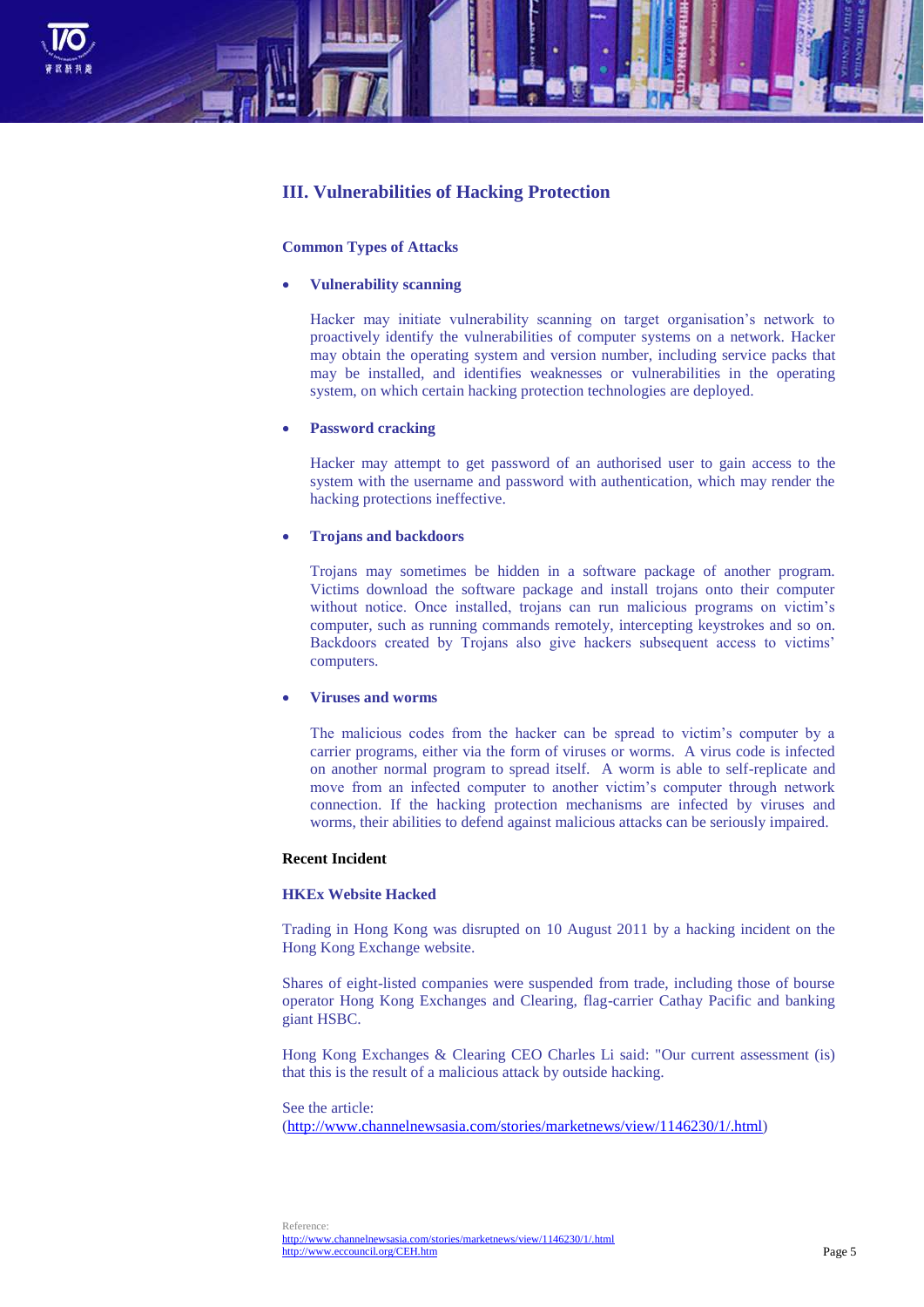

# **III. Vulnerabilities of Hacking Protection (cont'd)**

# **Denial of Service**

Denial of service (DoS) is initiated by hackers to prevent legitimate users of a system from using it by different methods, such as flooding a network with traffic and preventing a particular individual from accessing a service. If a denial of service attack is posed upon an intrusion detection system, it is possible that the intrusion detection system is suspended and further exploitations can be generated against the Universities' network.

## **Inadequate Code Review**

Inadequate Code Reviews performed for application can result in system vulnerabilities and allow various malicious attack attempts successfully made by hackers.

**Buffer overflow** -- Hacker may send exceeding amount of information to a field variable in an application in order to cause an application error. The improper error handling of the application as the result of in adequate code reviews may lead to the execution of malicious commands after buffer overflow attack.

**SQL injection** -- SQL injection is dangerous to any database server behind a web application if there are insufficient input validation mechanisms in place. Hacker may be able to dump, alter, delete or create information in a database by inserting deliberated SQL commands into the input.

**Cross-site scripting** -- Web forms in the web pages of a web application may have a higher risk of being exploited by cross-site scripting (XSS) threat if malicious command entered into the web form is processed by the web application without being detected by its security function.

## **Relevant Material**

# **Open Source Vulnerability Database (OSVDB)**

Founded in August 2002 at the Black Hat and Defcon conferences, OSVDB was created to provide an independent and Open Source Vulnerability Database. The goal was to provide accurate, detailed, current and unbiased technical information about all types of vulnerabilities.

The project will promote greater, more open collaboration between companies and individuals, eliminate redundant works, and reduce expenses inherent with the development and maintenance of in-house vulnerability databases

See the article: [\(http://osvdb.org\)](http://osvdb.org/)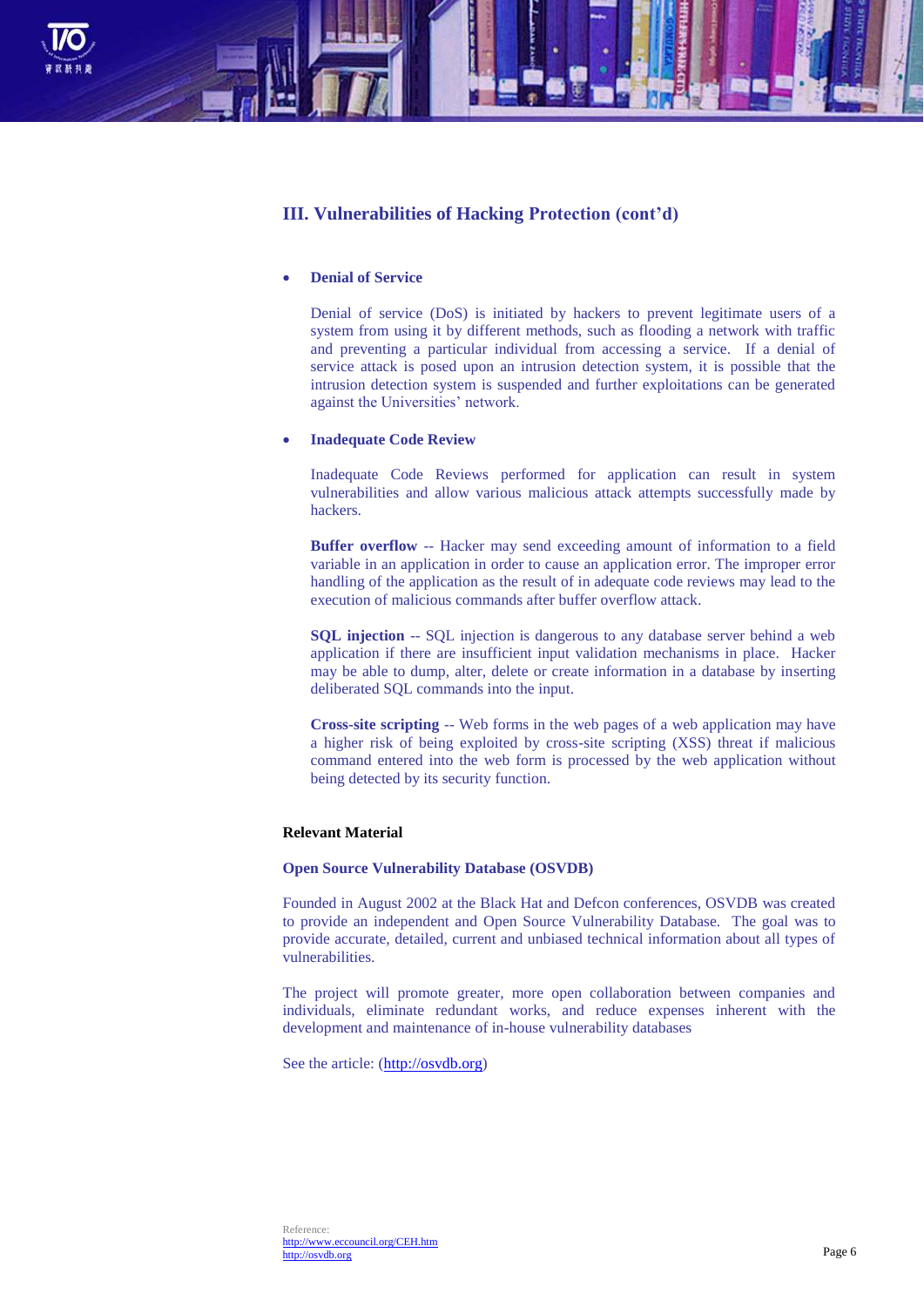

# **IV. Hardening Steps for Hacking Protection**

Hardening steps specific to each hacking category should be considered when planning the protection of the universities' systems against hacking.

# **Hardening Steps against Scanning and Enumeration**

- **Firewall –** universities should examine the data of the packet, not just the TCP header, to carry out stateful inspections to detect the connection initiation traffic sent by port-scanning tools.
- **Open Required Ports Only –** universities should only open the ports required by service on their systems. The rest ports should be filtered or blocked. The TCP ports 135, 137,139, or 445 which are required for NetBIOS null session access should be closed to prevent null session attacks.

# **Hardening Steps against System Hacking**

- **Two-Factor Authentication** it is a good practice to require two (or more) forms of identification (such as the actual smart card and a password) when validating a user. An example of such authentication method is RSA Secure ID, which utilises a user defined password combined with the temporary password generated by a security token. However, universities should keep regular communication with the vendor of two-factor authentication mechanisms to timely patch the authentication systems with latest updates in response to any known vulnerabilities (e.g. attack on RSA using zero-day flash exploit in Excel)
- **Reinstall Operating System –** when you detect a trojan or backdoor program. Critical data should be backed up and the operating system and applications from a trusted source can be reinstalled afterwards. A well-documented automated installation procedure and trusted restoration media should be implemented in the University.
- **MD5 Checksum Utility –** is a 128-bit value, like the file's fingerprint, ensuring their integrity. Tools, such as Tripwire, implement MD5 checksums to identify files infected with malicious programs.

## **Hardening Steps against Web Application Attacks**

- **Default Accounts** rename the administrator account, and use a strong password.
- **Boundary Check** perform bounds checking on input to web forms and query strings to prevent buffer overflow or malicious input attacks.
- **Remote Access** disable remote administration functionalities.
- **Error Handling**  use a script to map unused file extensions to a 404 ("File not found") error message.
- **Legal Notice** add a legal notice to the site to make potential attackers aware of the implications of hacking the site.